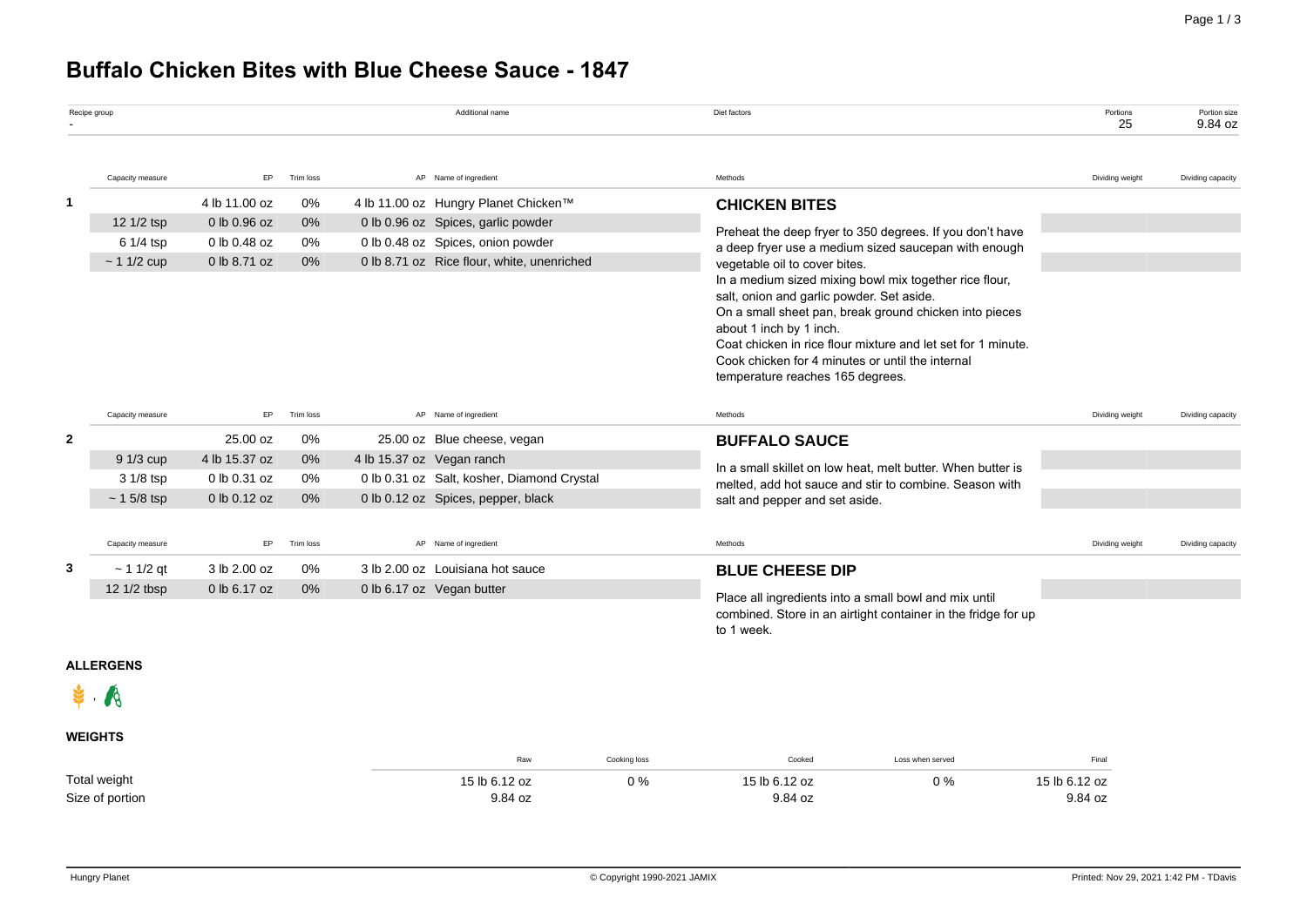## **ADDITIONAL INFO**

#### **MEMO**

-

-

### **COSTS**

|               | Ingredients | Other costs | Total  |
|---------------|-------------|-------------|--------|
| Total price   | \$0.00      | \$0.00      | \$0.00 |
| Price / lb    | \$0.00      | \$0.00      | \$0.00 |
| Price per ptn | \$0.00      | \$0.00      | \$0.00 |

## **NUTRITION INFORMATION**

supply / 100 g

|                           |                   |             |      |            |     | Minerals   |                   | RI   |             |              |
|---------------------------|-------------------|-------------|------|------------|-----|------------|-------------------|------|-------------|--------------|
| Energy nutritives         |                   | % of energy | R    | Calories   | RI  | Salt       | 0.75 <sub>g</sub> | 12 % |             |              |
| <b>Total fat</b>          | 3.26 <sub>g</sub> | 40.94 %     | 5 %  | 70.42 kcal | 4 % | Salt       | 0.75%             |      | Vitamins    |              |
| Saturated                 | 0.58 <sub>g</sub> | 7.23 %      | 3%   | 294.63 kJ  |     | Sodium     | 298.36 mg         |      | Vitamin A   | 16.67 µg     |
| Monounsaturated           | 0.92g             | 11.61 %     |      | $0.29$ MJ  |     | Phosphorus | 10.47 mg          |      | Vitamin D   | $0.00 \mu g$ |
| Polyunsaturated           | $0.54$ g          | 6.83%       |      |            |     | Potassium  | 119.57 mg         |      | Thiamine    | $0.01$ mg    |
| Trans                     | 0.00 g            | 0.00%       |      |            |     | Iron       | $0.80$ mg         |      | Riboflavin  | $0.02$ mg    |
| Cholesterol               | $0.00$ mg         |             |      |            |     | Calcium    | 17.59 mg          |      | Niacin      | $0.13$ mg    |
| Linolenic acid            | 0.09 <sub>g</sub> |             |      |            |     | Zinc       | $0.08$ mg         |      | Vitamin B6  | $0.05$ mg    |
| Alpha-linolenic acid      | $0.15$ mg         |             |      |            |     | Magnesium  | 4.29 mg           |      | Vitamin B12 | $0.00 \mu g$ |
| <b>Total Carbohydrate</b> | 5.36 g            | 30.92 %     | 2%   |            |     | Iodine     | $0.00 \mu g$      |      | Folate      | $0.20 \mu g$ |
| Sugars                    | 0.05 g            | $-0.02%$    | 0%   |            |     | Selenium   | $0.76 \mu g$      |      | Vitamin C   | $0.96$ mg    |
| Sugar                     | 0.00 g            |             |      |            |     | Copper     | $0.02$ mg         |      | Vitamin E   | $0.01$ mg    |
| Lactose                   | 0.00 <sub>g</sub> |             |      |            |     |            |                   |      | Vitamin K   | $0.13 \mu g$ |
| Fiber                     | 1.10 <sub>g</sub> | 2.97 %      |      |            |     |            |                   |      |             |              |
| Organic acids             | 0.00 g            | 0.00%       |      |            |     |            |                   |      | Others      |              |
| Sugar alcohol             | 0.00 g            | 0.00%       |      |            |     |            |                   |      | Water       | 19.80 g      |
| Starch                    | 0.00 g            | 0.00%       |      |            |     |            |                   |      |             |              |
| Protein                   | 5.15 g            | 29.71 %     | 10 % |            |     |            |                   |      |             |              |
| <b>Alcohol</b>            | 0.00 g            | 0.00%       |      |            |     |            |                   |      |             |              |
|                           |                   |             |      |            |     |            |                   |      |             |              |